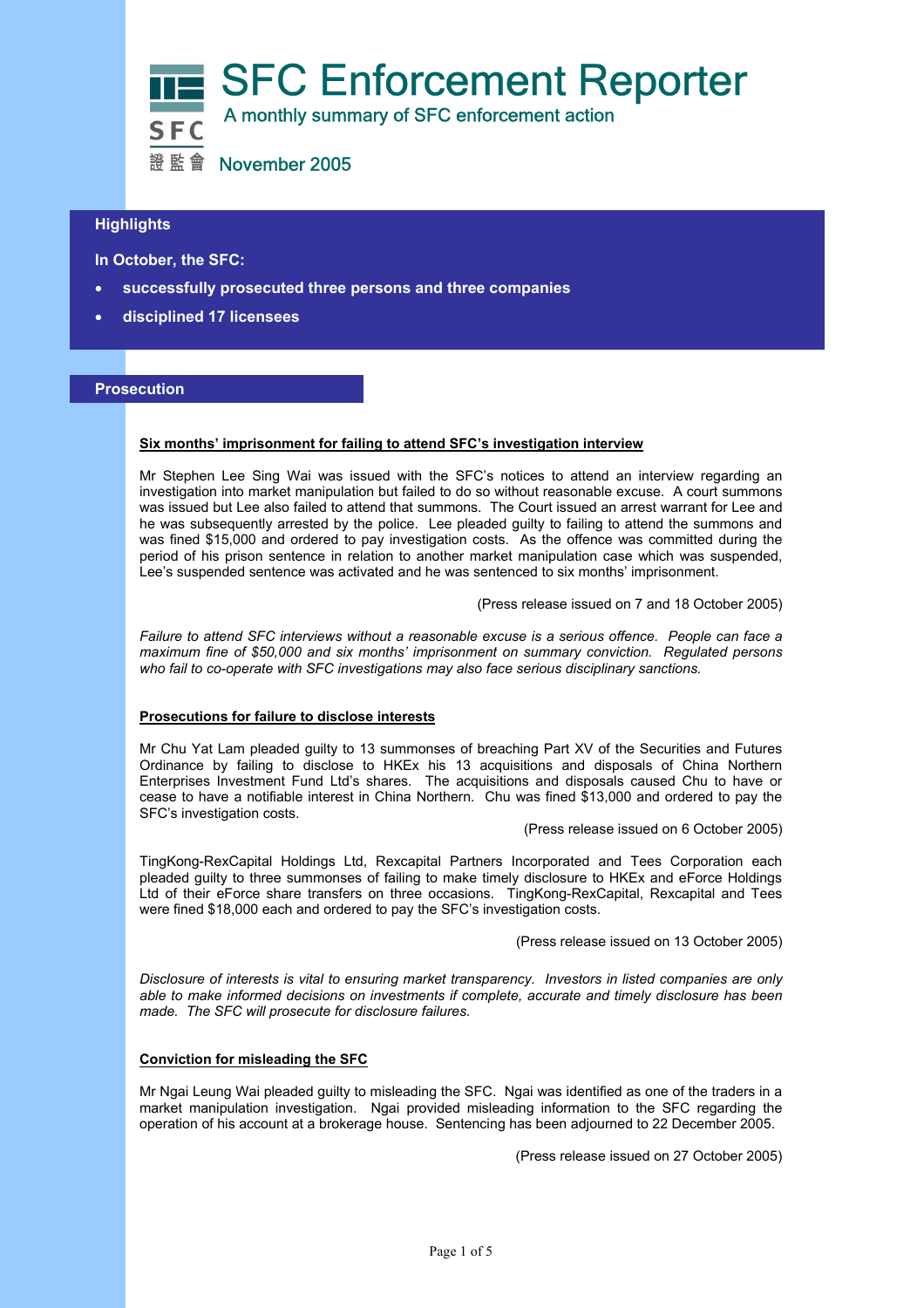

證監會 November 2005

*When attending SFC interviews, people are under a statutory duty to give complete, accurate and true answers. Failure to do so is a criminal offence. The maximum penalty is a fine of \$50,000 and six months' imprisonment on summary conviction.*

# **Discipline**

## **SFAT upholds SFC's decision to suspend**

Mr So Chi Ming was suspended for one month following an SFC investigation about the listing of Codebank Ltd on the Growth Enterprise Market in 2001. The SFC found that \$3 million of the listing proceeds from the placement of Codebank's shares had been deposited into So's bank account. So claimed that the \$3 million was obtained from a third party as compensation for his clients as a result of complaints by his clients regarding the fall of the share price of Codebank. This was later found to be inaccurate as So admitted that some of those who received payments were not his clients. So was unable to fully account for the compensation when questioned by the SFC. So appealed to the Securities and Futures Appeals Tribunal (SFAT) arguing that he did not handle the \$3 million in his capacity as a registered person and therefore was not subject to the SFC's powers. The SFAT rejected So's argument and upheld the SFC's decision saying that So's application "manifestly [had] no merit whatsoever". The SFAT's reasons for dismissal of the application are to follow.

(Press release issued on 27 October 2005)

*The SFC may consider all circumstances which it considers relevant in assessing fitness and properness. A regulated person must account for client assets and also for his/her conduct. The SFC will take into account not only acts done in the course of business but also any conduct that is closely related to regulated activities or even outside regulated activities if the conduct is clearly incompatible with that expected of a licensed person.*

#### **Reprimand and suspensions for market manipulation**

Lippo Securities Ltd was reprimanded and its former responsible officer Mr Han Sze Chao Richard was suspended for 18 months for manipulation of the shares of Fortuna International Holdings Ltd. Two of Lippo's licensed representatives, Mr Chan Ka Lok Cuthbert and Ms Angie Yeung were suspended for 10 weeks and five weeks respectively. Han placed buy orders for Fortuna shares via the account of Super Glory International Ltd held at Lippo Securities on 54 out of 86 trading days in 2002. On 47 out of the 54 days, the last order placed by Super Glory fell within the last minute of trading and set the closing price for Fortuna on 46 days. On 40 out of those days, single board lot orders were placed at existing ask prices shortly before market close. Han was the sole director and ultimate beneficiary of Super Glory and the only person authorised to place orders. Han knew his trading activities of pegging or stabilising the market price had the potential to distort the market price of the shares. Lippo Securities failed to detect Han's abusive trading activities and did not have sufficient measures in place to check for abusive trades in accounts despite having been monitoring excessive trading in staff accounts. Chan and Yeung facilitated Han's trading activities as they both executed Han's orders although they knew that the trades were questionable. Neither of them reported their concerns to Lippo **Securities** 

(Press release issued on 3 October 2005)

*The SFC will punish activities which undermine the integrity of the market. A licensed person has a duty to protect the interest of the investing public. Market manipulation is a serious offence against which the SFC will take tough action.* 

#### **Disciplinary action against short selling**

Ms Lau Yin Mei Carmela, a licensed representative of Guotai Junan Securities (Hong Kong) Ltd was reprimanded and fined \$53,000 for short selling and other misconduct. Lau confirmed to her client that she had bought three million shares of a stock but in fact at that time the order had not yet been completed as she was uncertain whether the shares could be delivered. A dealing director of Guotai Junan had advised Lau not to confirm the purchase order until the shares were delivered but Lau did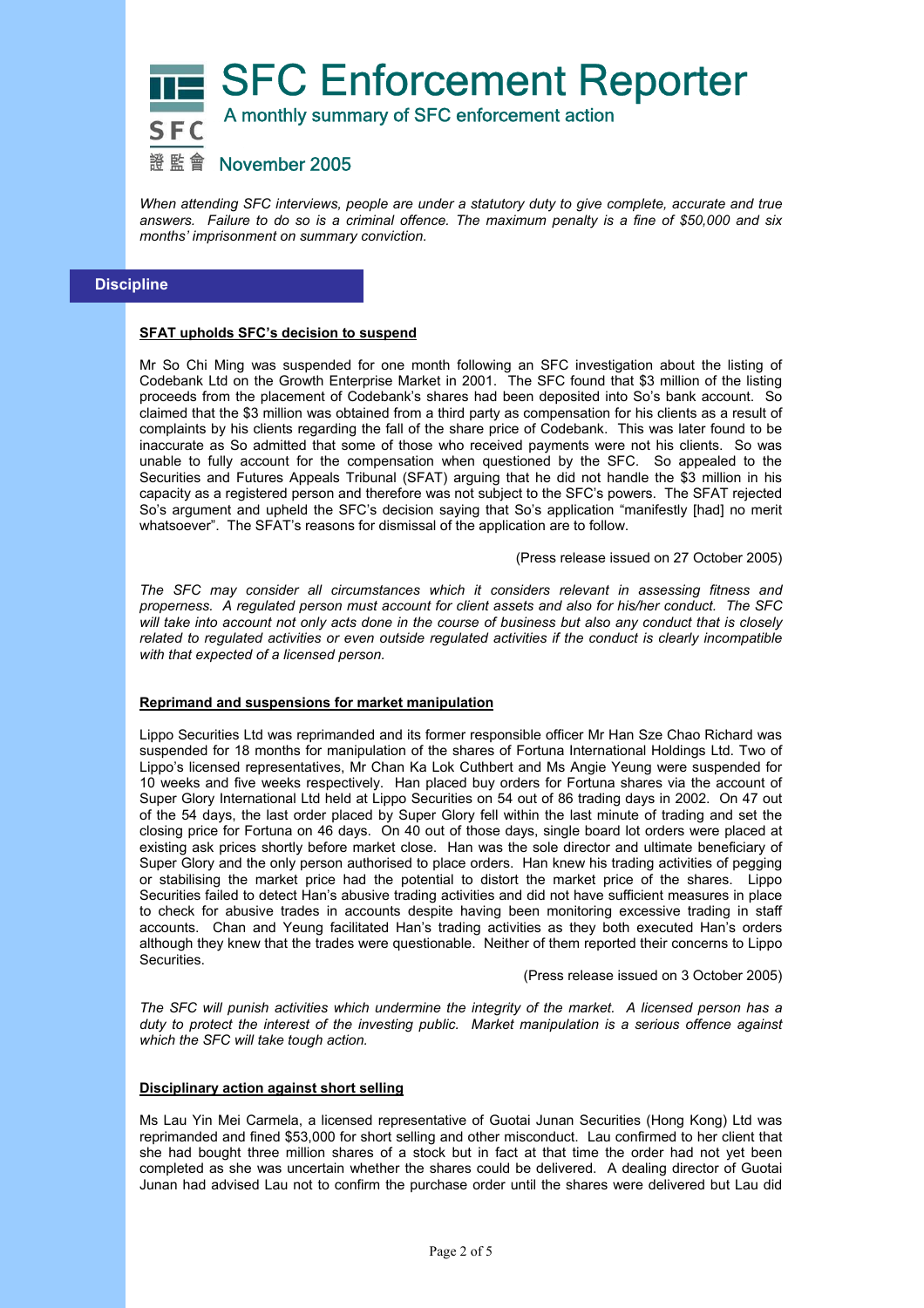

not listen. Subsequently, the client told Lau to sell part of the shares purchased. Lau sold 350,000 shares knowing that the shares had not yet been delivered to her client. This resulted in a short sale.

(Press release issued on 5 October 2005)

*Illegal short selling may constitute a criminal offence and also undermines market integrity. Licensees should ensure that orders are executed and completed before confirming the order with clients.* 

## **Breaching the Code of Conduct results in disciplinary action**

The SFC settled its disciplinary action against Mr Lau Pak Tong with a suspension of five weeks for breaching the know-your-client rule. During a routine inspection, the SFC found that 15 of Lau's clients had authorised the same person to collect their statements of account. One of the 15 accounts was opened in the name of Lau's niece, who had no beneficial interest in the account which was in fact beneficially owned by Lau's parents. Lau's niece was also described as a financial consultant with an annual income of \$200,000 but in fact was a student without income. Lau also lent money to another client for settlement purposes in breach of his employer's settlement rules and the SFC's Code of Conduct to avoid conflicts of interest.

(Press release issued on 7 October 2005)

TISCO Securities Hong Kong Ltd was reprimanded and its responsible officer Mr Lam Ho Chu Wilson and its licensed representative Mr Yam Shun Hung were suspended for nine months and six months respectively, for breaching the Code of Conduct. An SFC investigation found that the prices of certain warrants had risen rapidly after their issue to levels higher than that of their underlying stocks. As the conversion ratio was one warrant to one ordinary share, it was unlikely that investors would be interested in buying the warrants at those prices because apart from the costs of the warrants they would also have to pay the exercise price for converting the warrants into shares. However, four of TISCO's corporate clients traded actively in the warrants and the clients' acquisitions accounted for more than 90% of the daily market turnover of the warrants on 44 days. On receiving the clients' instructions, TISCO's staff did not obtain basic information relating to the warrants. Although Lam reviewed the clients' transactions, he failed to detect irregularities. As the main dealer responsible for executing the orders, Yam failed to inform the clients of the irregularities or report his observations to his supervisor despite knowing that the clients had been buying warrants at prices higher than those of the underlying stock.

(Press release issued on 7 October 2005)

*Complying with the Code of Conduct is a fundamental and paramount duty of a licensee. The Code of Conduct seeks to ensure that the parameters of conduct in the industry are clearly defined and of good standard. In order to protect the investing public against possible losses and misconduct, regulated persons are required to strictly comply with the Code of Conduct.* 

## **Reprimands and fines for internal control failings and FRR breaches**

The SFC reprimanded Mr Lui Chi Chung Josaphat, a former dealing director of Top Equity Brokerage Ltd for supervisory failings. In November 2002, an independent accounting firm conducted a review of Top Equity's internal controls and identified a number of internal control deficiencies, including the following: (i) settlement of clients' trades by third parties was tolerated; (ii) account executives were allowed to handle client contract notes without client authorisation; (iii) the client database contained a large number of errors; and (iv) Top Equity's management failed to take action about clients' late settlement of trades and allowed an account executive to take up the long outstanding liabilities of his clients. Lui was the responsible officer at the relevant time and so bore responsibility for the failings.

(Press release issued on 20 October 2005)

The SFC reprimanded Onshine Securities Ltd and fined it \$100,000 for breaching the Financial Resources Rules (FRR), internal control weaknesses and inadequate staff supervision. Onshine's responsible officer Mr Chan Sum Fat was also reprimanded and fined \$16,700. Onshine's liquid capital was deficient on five business days as a result of a bank loan drawn down by Onshine to finance its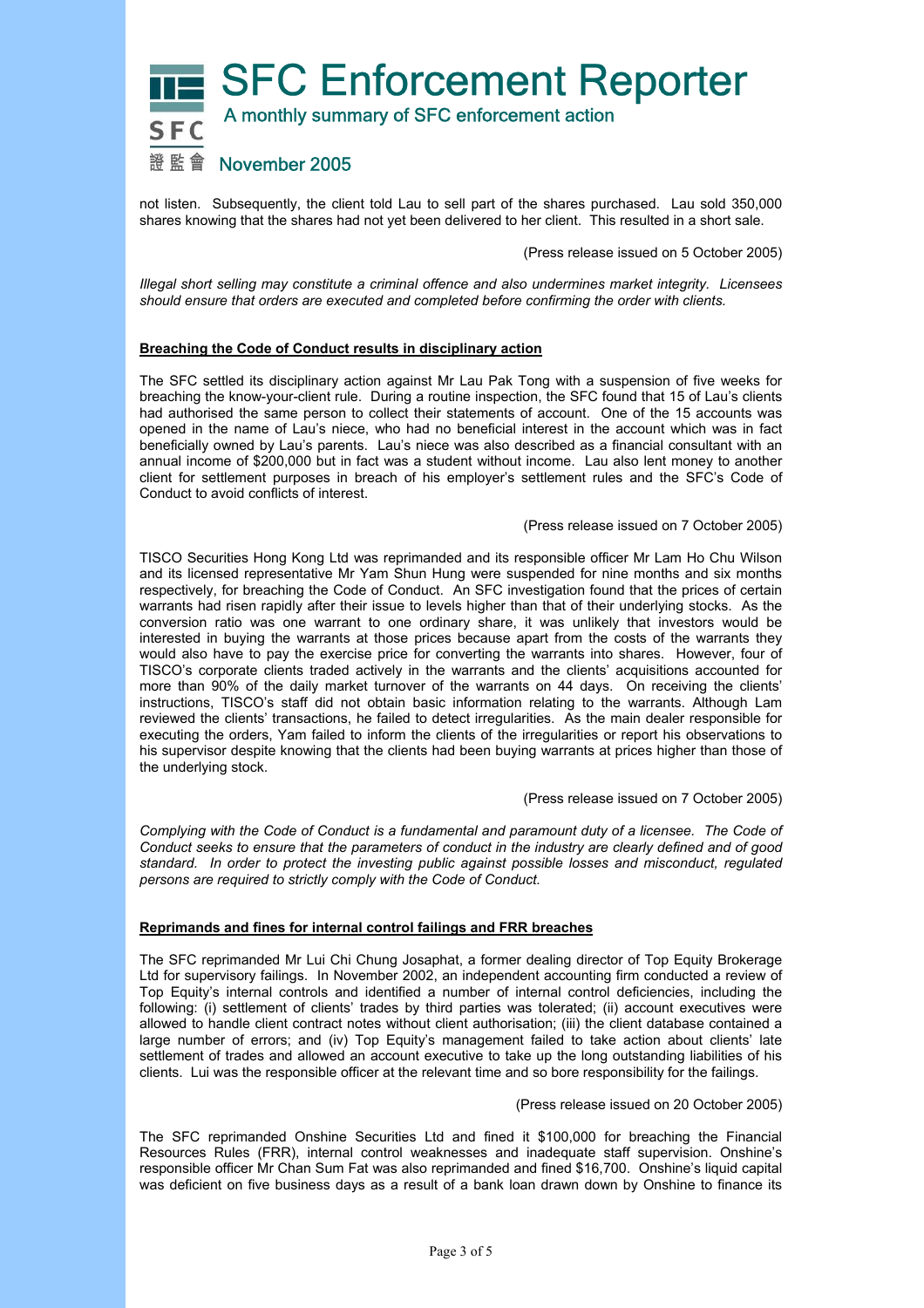# SFC Enforcement Reporter A monthly summary of SFC enforcement action 證監會 November 2005

clients in an IPO. Onshine reported the deficiency to the SFC the day after it became aware of the deficiency. Onshine injected a subordinated loan to rectify the breach. Pending the SFC's formal approval of the subordinated loan, the FRR breach continued.

In another investigation, the SFC found that a licensed representative of Onshine had input a bid order at \$20 for PICC Property and Casualty Co Ltd shares raising the stock's nominal price from \$8 to \$20 during the pre-opening session on the Stock Exchange. The licensed representative cancelled the order in less than a minute claiming that it was an erroneous order. Another licensed representative input numerous bid and ask orders, each for one million PICC shares which were cancelled almost immediately during the trading session on the same day. The licensed representative said that he was "testing his luck" because due to personal reasons he was suffering from stress and believed that if he was able to cancel the orders before they were executed he would be lucky. He admitted that the trades might have misled investors. He also failed to submit order journals printed from his terminal to Onshine and therefore failed to maintain a proper audit trail. Onshine failed to have in place proper internal control policies to require erroneous orders be reported, and Chan was negligent in failing to review the order journals of the licensed representatives. Both Onshine and Chan breached the Code of Conduct.

(Press release issued on 25 October 2005)

*Compliance with the FRR ensures that a brokerage can meet its obligations to its clients. Adequate internal controls are also vital to the early detection of irregularities and misconduct as is close supervision of staff.* 

## **Unlicensed dealing and aiding and abetting unlicensed dealing will be punished**

Bright Smart Securities International (HK) Ltd and its responsible officer Mr Chan Pang were reprimanded and fined \$75,000 and \$60,000 respectively, for aiding and abetting unlicensed dealing, posting misleading information on Bright Smart's website and failing to supervise unlicensed customer services officers. Chan knowingly allowed an unlicensed staff to deal in securities. The staff member and Chan were both convicted of unlicensed dealing and aiding and abetting respectively. Chan also approved misleading information on Bright Smart's website by stating that one of the duties of Bright Smart's customer services officers, who were unlicensed, was to provide investment analysis. Therefore it appeared that the customer services officers were carrying on a Type 4 regulated activity. Chan failed to supervise the customer services officers' work despite being responsible for assigning job duties to them.

## (Press release issued on 24 October 2005)

Ms Wong Yuen Sze Angel and Ms Lo Po Wah Julie were suspended for 12 weeks each for their failures to comply with applicable laws and regulations. The suspensions were a result of settlement between Wong, Lo and the SFC and followed Wong's conviction for unlicensed dealing and Lo's conviction for aiding and abetting unlicensed dealing by Wong. Wong performed regulated activities whilst unlicensed and Lo as Wong's supervisor failed to supervise Wong but facilitated Wong's misconduct instead. Lo also failed to explain the risk disclosure statement to a client during the client's account opening process.

#### (Press release issued on 31 October 2005)

*Carrying on regulated activities without a licence is a criminal offence. Those who engage in unlicensed activities and those who aid and abet such activities will face prosecution and disciplinary action. It is essential that brokerages ensure that their staff are licensed to perform regulated activities as this is an integral part of the regulatory regime.* 

# **General Enforcement Statistics**

From 1 April 2005 to the end of October 2005, the SFC has successfully prosecuted 39 entities and offered no evidence against three entities. In the same period, the SFC took action against 59 licensees for various regulatory breaches, of which three cases were settled with voluntary payments